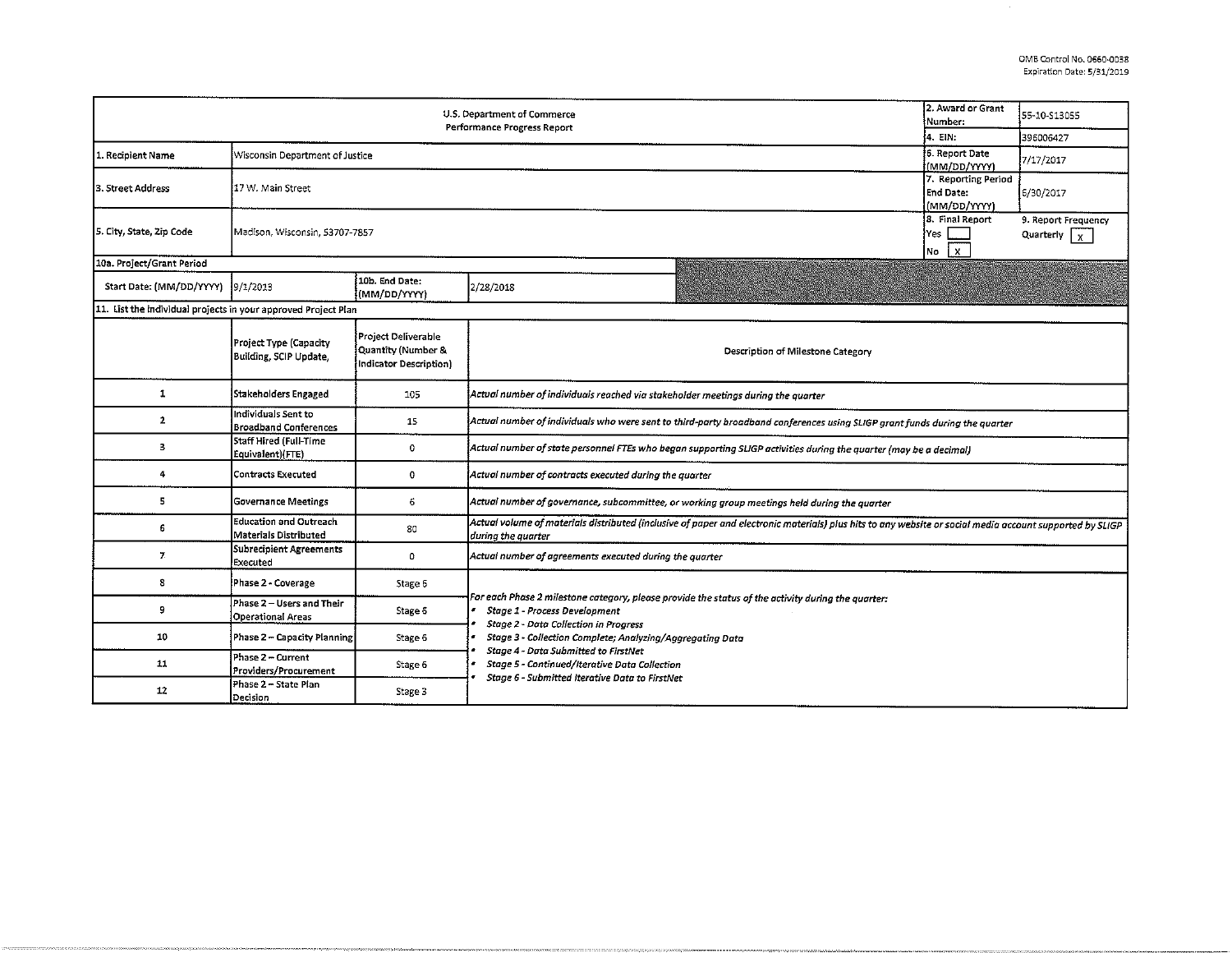11a. Describe your progress meeting each major activity/milestone approved in the Baseline Report for this project; any challenges or obstacles encountered and mitigation strategies you have employed; planned major activit next quarter; and any additional project milestones or information.

Stakeholder and Broadband Conferences: 105 public safety personnel were reached throughout the State with regional meetings in this reporting period. The RIC's were able to present updates on the progress of FirstNet. The Department of Justice staff attended six conferences in this reporting period. The conferences attended were the SIMCOM 2017, Wisconsin Public Safety Communications Conference, APCO Public Safety Broadband Summit, Badger S Sheriff's Association Conference, FirstNet State Plan Kickoff Meeting, and Public Safety Communications Research Stakeholder Meeting.

Governance Meetings: During this reporting period, six governance meetings were held throughout the State which were also used for education and outreach on FirstNet and the Wisconsin Public Safety Broadband project. The g meetings include the Northeast Regional SCIP Implementation Council, West Central Regional SCIP Implementation Council, NPSBN Subcommittee, Interoperability Council, Northeast Regional SCIP Implementation Council, and Nort Regional SCIP Implementation Council.

Staff Hires and Other Activities: The DOJ staff and RICs participated in the following other activities during this reporting period: Region V Teleconferences, FirstNet/AT&T Partnership Announcement Webinar, WiPSB Standing Thursday, SLIGP Grant Meeting, First Net SPOC Webinar, FirstNet Briefing for State Executives, SLIGP Quarterly Call, SL!GP Grant Transfer Meeting, and State Plan preparation meeting with Televate.

Planned Major Activities: In the next quarter the state will continue to work with FirstNet and AT&T to review the FirstNet State Plan and prepare for making a recommendation to the Governor.

11b. If the project team anticipates requesting any changes to the approved Baseline Report in the next quarter, describe those below. Note that any substantive changes to the Baseline Report must be approved by the Depart Commerce before implementation.

11c. Provide any other information that would be useful to NTIA as it assesses this project's progress.

Our team has developed a State Plan Decision Process and plans to submit to FirstNet within the next quarter following internal approval. We continued meeting with stakeholders, though most of this quarter was spent antici of the State Plan.

11d. Describe any success stories or best practices you have identified. Please be as specific as possible.

12. Personnel

12a. If the project is not fully staffed, describe how any lack of staffing may impact the project's time line and when the project will be fully staffed. The Program and Policy Analyst 1 has left that position as of 6/12/17 and the position will be refilled as soon as possible.

|                                      |      | 12b. Staffing Table - Please include all staff that have contributed time to the project. Please do not remove individuals from this table. |                      |
|--------------------------------------|------|---------------------------------------------------------------------------------------------------------------------------------------------|----------------------|
| Job Title                            | FTE% | Project (s) Assigned                                                                                                                        | Change               |
| Program and Policy Analyst 1         | 0.5  | Provides administrative support relating to grant management, governance meetings, outreach activities, and fulfill program requirements.   | Vacant as of 6/12/17 |
| Program and Policy Analyst 2         | 0.5  | Provides administrative support relating to grant management, governance meetings, outreach activities, and fulfill program requirements.   |                      |
| Justice Program Supervisor<br>(SWIC) | 0.5  | Overall program oversight.                                                                                                                  |                      |
| Grants Specialist 1                  | 0.1  | Provides financial balances, completes Financial Status Report (FSR), completes travel reimbursement and pays general costs.                |                      |
| Grants Specialist 2                  |      | Completes travel reimbursement and pays general costs.                                                                                      | Will remain vacant   |
| Financial Officer                    |      | Provides financial oversight for the federal award.                                                                                         | Will remain vacant   |
| LTE                                  |      | Provides program support for day to day work and meetings.                                                                                  | Will remain vacant   |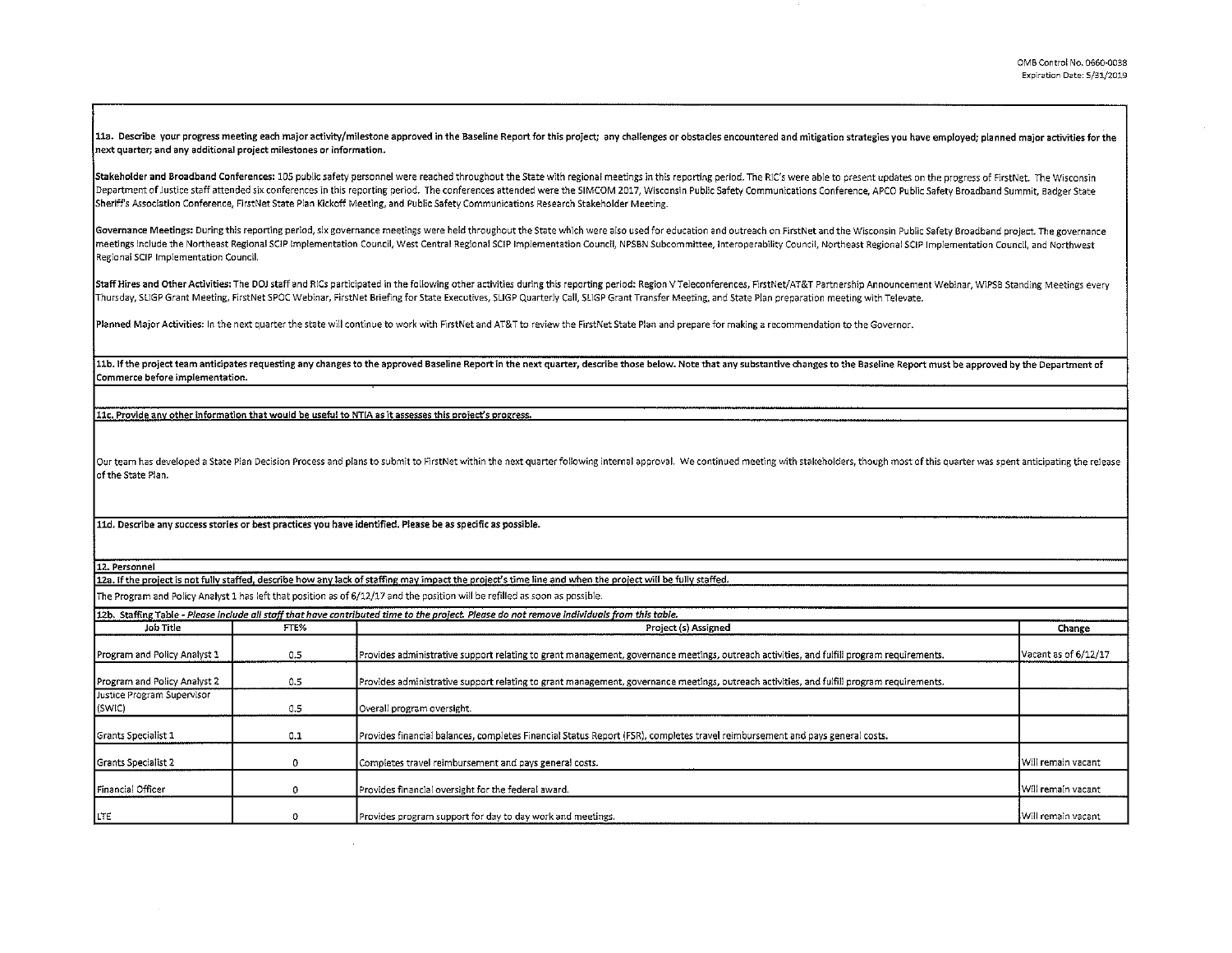## 13. Subcontracts (Vendors and/or Subrecipients)

The State of Wisconsin has 5 sub-grants reflected within the "Contractual" category in our budget, but the subgrants with Dane County and North Central Wisconsin Regional Planning Commission has ended. Our current sub-gran following entities:

Calumet County \$172,585, Douglas County \$86,985, West Central WI Regional Planning \$86,985, the City of Milwaukee \$172,585, and Televate LLC \$630,000.

|                                                                         | 13a. Subcontracts Table - Include all subcontractors. The totals from this table must equal the "Subcontracts Total" in Question 14f.                                                           |                                                         |                                       |                                      |                   |                                      |                                                |                                          |
|-------------------------------------------------------------------------|-------------------------------------------------------------------------------------------------------------------------------------------------------------------------------------------------|---------------------------------------------------------|---------------------------------------|--------------------------------------|-------------------|--------------------------------------|------------------------------------------------|------------------------------------------|
| Name                                                                    | <b>Subcontract Purpose</b>                                                                                                                                                                      | Type<br>(Vendor/Subrec.)                                | RFP/RFQ Issued (Y/N)                  | Contract<br><b>Executed</b><br>(Y/N) | <b>Start Date</b> | <b>End Date</b>                      | <b>Total Federal Funds</b><br>Allocated        | <b>Total Matching Funds</b><br>Allocated |
| <b>UW-Extension</b>                                                     | Develop training videos and promotional materials.                                                                                                                                              | Vendor                                                  | $\mathsf{N}$                          | Y                                    | 3/16/2015         | 4/1/2016                             | \$16,153.00                                    | N/A                                      |
| Unknown at this time                                                    | Community Engagement Outreach on a county by<br>county, multi-county, and regional basis.                                                                                                       | Unknown at this<br>time                                 | N                                     | N                                    | TBD               | <b>TBD</b>                           | \$0.00                                         | N/A                                      |
| Unknown at this time                                                    | Statewide website hosting                                                                                                                                                                       | Unknown at this<br>time                                 | N                                     | N                                    | <b>TBD</b>        | TBD                                  | \$0.00                                         | N/A                                      |
| Six sub-grants                                                          | Public Safety Wireless Broadband Planning Facilitation Subrecipients                                                                                                                            |                                                         | N                                     | Y                                    | 9/1/2013          | 12/31/2017                           | \$816,770.00                                   | N/A                                      |
| Televate LLC                                                            | Public Safety Broadband Consultation, outreach,<br>project support, and data collection services.                                                                                               | Vendor                                                  | N                                     | Y                                    | 7/21/2016         | 12/31/2017                           | \$630,000.00                                   | N/A                                      |
|                                                                         | 13b. Describe any challenges encountered with vendors and/or subrecipients.                                                                                                                     |                                                         |                                       |                                      |                   |                                      |                                                |                                          |
|                                                                         |                                                                                                                                                                                                 |                                                         |                                       |                                      |                   |                                      |                                                |                                          |
| 14. Budget Worksheet                                                    |                                                                                                                                                                                                 |                                                         |                                       |                                      |                   |                                      |                                                |                                          |
|                                                                         | Columns 2, 3 and 4 must match your current project budget for the entire award, which is the SF-424A on file.<br>Only list matching funds that the Department of Commerce has already approved. |                                                         |                                       |                                      |                   |                                      |                                                |                                          |
| Project Budget Element (1)                                              |                                                                                                                                                                                                 | Federal Funds Awarded (2)                               | <b>Approved Matching</b><br>Funds (3) | Total Budget (4)                     |                   | <b>Federal Funds Expended</b><br>(5) | <b>Approved Matching</b><br>Funds Expended (6) | <b>Total funds Expended</b><br>(7)       |
| a. Personnel Salaries                                                   | \$416,118.00                                                                                                                                                                                    |                                                         | \$0.00                                |                                      | \$416,118.00      | \$188,712.00                         | \$0.00                                         | \$188,712.00                             |
| b. Personnel Fringe Benefits                                            |                                                                                                                                                                                                 | \$163,410.00                                            | \$0.00                                |                                      | \$163,410.00      | \$71,520.00                          | \$0.00                                         | \$71,520.00                              |
| c. Travel                                                               | \$75,697,00                                                                                                                                                                                     |                                                         | \$221,616.00                          |                                      | \$297,313.00      | \$49,838.00                          | \$156,852.00                                   | \$206,690.00                             |
| d. Equipment                                                            | \$0.00                                                                                                                                                                                          |                                                         | \$0.00                                | \$0.00                               |                   | \$0.00                               | \$0.00                                         | \$0.00                                   |
| e. Materials/Supplies<br>\$6,457.00                                     |                                                                                                                                                                                                 |                                                         | \$0.00                                | \$6,457.00                           |                   | \$4,383.00                           | \$0.00                                         | \$4,383.00                               |
| f. Subcontracts Total<br>\$1,462,923.00                                 |                                                                                                                                                                                                 |                                                         | \$0.00                                |                                      | \$1,462,923.00    | \$1,081,062.00                       | \$0.00                                         | \$1,081,062.00                           |
| g. Other                                                                | \$57,061.00                                                                                                                                                                                     |                                                         | \$352,205.00                          |                                      | \$409,266.00      | \$25,665.00                          | \$289,003.00                                   | \$314,668.00                             |
| h. Indirect<br>\$113,267.00                                             |                                                                                                                                                                                                 |                                                         | \$0.00                                |                                      | \$113,267.00      | \$41,585.00                          | \$0.00                                         | \$41,585.00                              |
| . Total Costs<br>\$2,294,933.00                                         |                                                                                                                                                                                                 |                                                         | \$573,821.00                          | \$2,868,754.00                       |                   | \$1,462,765.00                       | \$445,855.00                                   | \$1,908,620.00                           |
| .% of Total                                                             | 80%                                                                                                                                                                                             |                                                         | 20%                                   |                                      | 100%              | 77%                                  | 23%                                            | 100%                                     |
|                                                                         | 15. Certification: I certify to the best of my knowledge and belief that this report is correct and complete for performance of activities for the purpose(s) set forth in the award documents. |                                                         |                                       |                                      |                   |                                      |                                                |                                          |
| 16a. Typed or printed name and title of Authorized Certifying Official: |                                                                                                                                                                                                 | 16c. Telephone (area<br>code, number, and<br>extension) | 608-264-6362                          |                                      |                   |                                      |                                                |                                          |
| Brad D. Schimel, Attorney General                                       |                                                                                                                                                                                                 | 16d. Email Address:                                     | connellpw@doj.state.wi.us             |                                      |                   |                                      |                                                |                                          |
| 16b. Signature of Authorized Certifying Official:                       |                                                                                                                                                                                                 |                                                         |                                       |                                      |                   |                                      |                                                |                                          |
| O Concl                                                                 |                                                                                                                                                                                                 | Date: $74/17$                                           |                                       |                                      |                   |                                      |                                                |                                          |